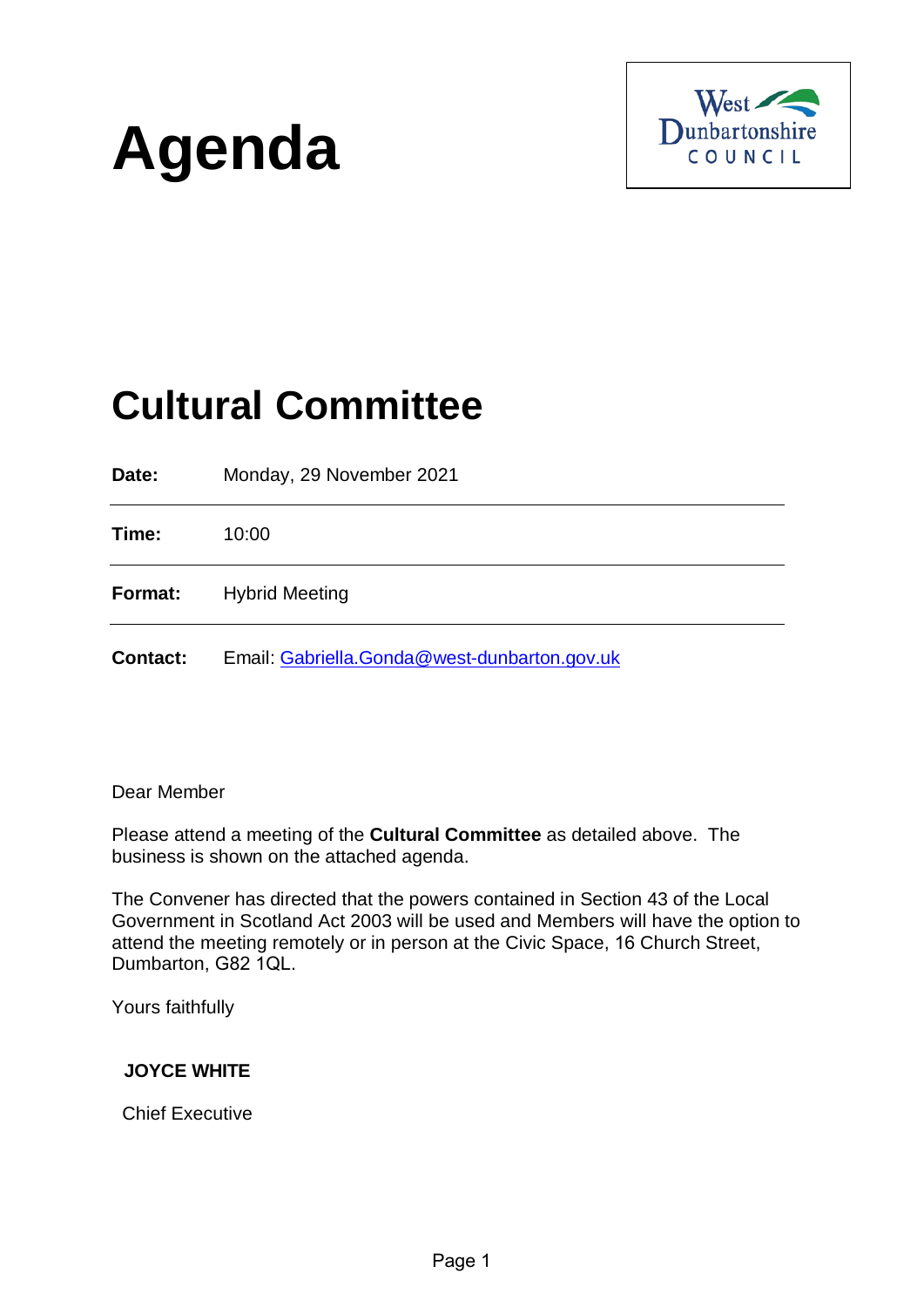Distribution:-

Bailie Denis Agnew (Chair) Provost William Hendrie Councillor Jonathan McColl (Vice Chair)\* Councillor John Millar Councillor Brian Walker

Chief Executive Chief Officer – Supply, Distribution and Property Chief Officer – Citizen, Culture and Facilities

Date of issue: 16 November 2021

\*membership effective from 28 November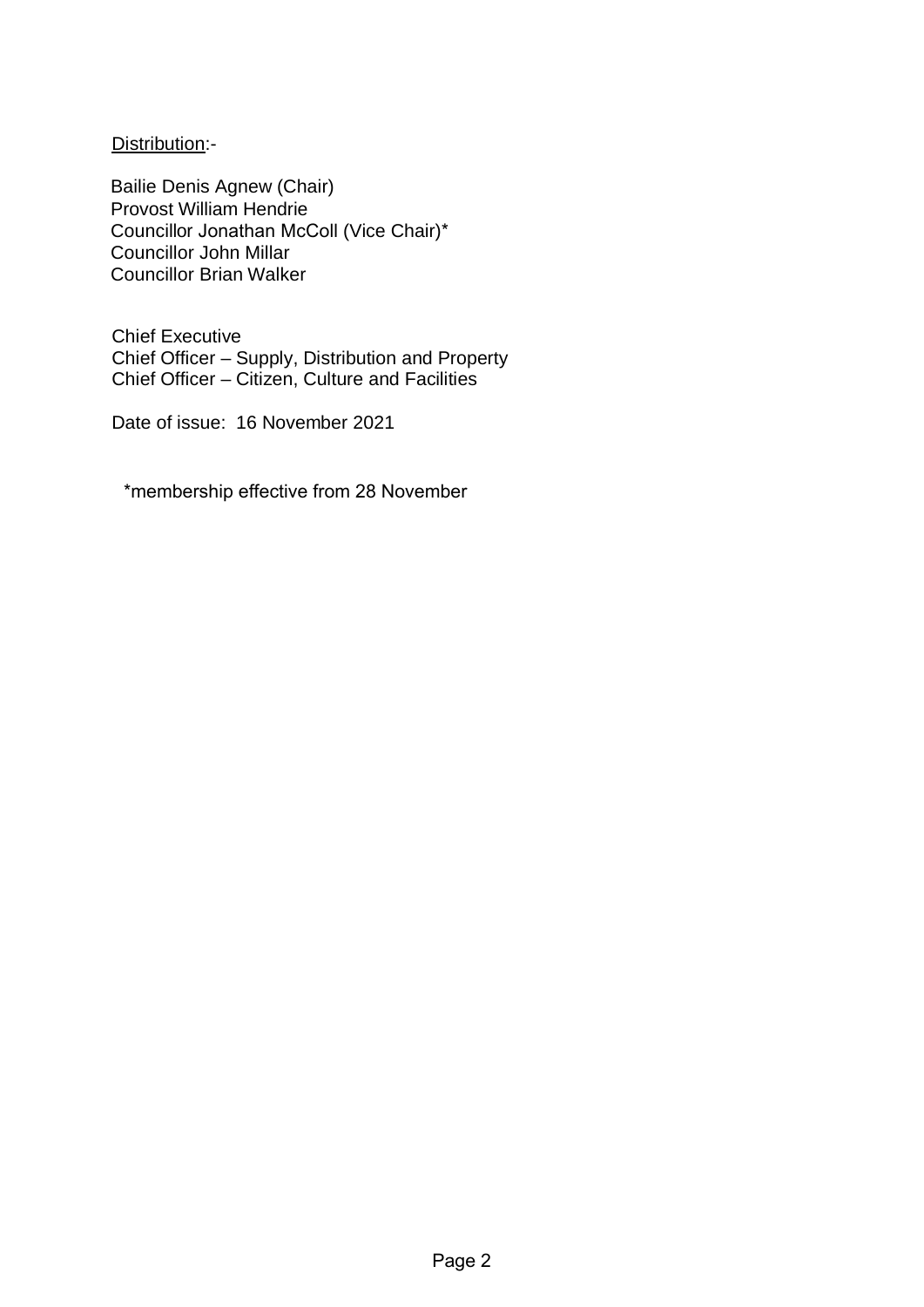# **CULTURAL COMMITTEE**

# **MONDAY, 29 NOVEMBER 2021**

# **AGENDA**

#### **1 APOLOGIES**

#### **2 DECLARATIONS OF INTEREST**

Members are invited to declare if they have an interest in any of the items of business on this agenda and the reasons for such declarations.

#### **3 RECORDING OF VOTES**

The Committee is asked to agree that all votes taken during the meeting be done by roll call vote to ensure an accurate record.

#### **4 MINUTES OF PREVIOUS MEETINGS 5 - 11**

Submit for approval as correct records, the following Minutes of Meetings of the Cultural Committee:-

- (a) Ordinary meeting 23 August 2021; and
- (b) Special meeting 7 October 2021

#### **5 OPEN FORUM**

The Committee is asked to note that no open forum questions have been submitted by members of the public.

#### **6 TOWN TWINNING AND 80TH ANNIVERSARY OF THE CLYDEBANK BLITZ – UPDATE 13 - 16**

Submit report by the Chief Officer – Regulatory & Regeneration providing an update on Town Twinning and the 80<sup>th</sup> Anniversary of the Clydebank Blitz.

### **7 CULTURAL ELEMENTS OF THE CITIZENS, CULTURE & FACILITIES DELIVERY PLAN 2021/22: MID YEAR PROGRESS 17 - 26**

Submit report by the Chief Officer – Citizen, Culture & Facilities setting out the mid-year progress of the Citizen, Culture & Facilities Delivery Plan 2021/22